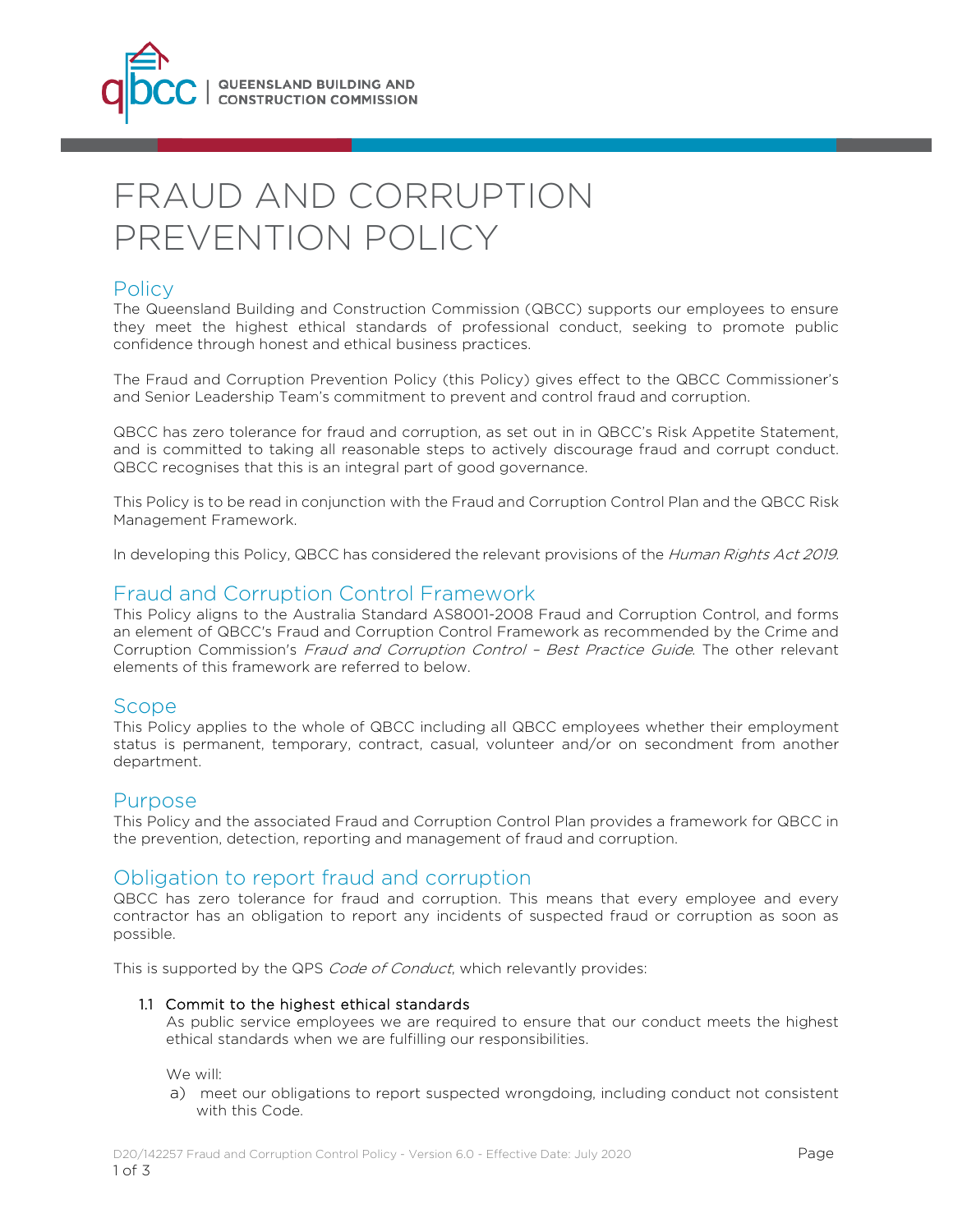

Failure to report fraud or corruption therefore may be a breach of the Code of Conduct and QBCC's disciplinary standards.

## What is fraud and corruption?

Fraud and corruption can take many forms. Fraud is normally characterised by deliberate deception to facilitate or conceal the misappropriation of tangible or intangible assets. Corruption involves a breach of trust in the performance of official duties.<sup>1</sup>

Australian Standard AS 8001 – 2008 Fraud and corruption control (AS8001-2008) defines 'fraud' as:

Dishonest activity causing actual or potential financial loss to any person or entity including theft of moneys or other property by employees or persons external to the entity and where deception is used at the time, immediately before or immediately following the activity. This also includes the deliberate falsification, concealment, destruction or use of falsified documentation used or intended for use for a normal business purpose or the improper use of information or position for personal financial benefit.

Fraud may also meet the necessary thresholds to be assessed as corrupt conduct. 'Corruption' is defined by AS8001-2008 as:

Dishonest activity in which a departmental employee of an entity acts contrary to the interests of the entity and abuses his/her position of trust in order to achieve some personal gain or advantage for him or herself or for another person or entity.

As explained by the Crime and Corruption Commission,<sup>2</sup> under the *Crime and Corruption Act 2001*, there are two types of corrupt conduct:

Type A - corrupt conduct involves conduct that affects, or could affect, a public officer (an employee of a public sector agency) so that the performance of their functions or the exercise of their powers:

- is not honest or impartial, or
- knowingly or recklessly breaches public trust, or
- involves the misuse of agency-related information or material.

Common examples of Type A corrupt conduct include fraud and theft, extortion, unauthorised release of information, obtaining or offering a secret commission and nepotism.

Type B - corrupt conduct involves specific types of conduct that impairs, or could impair, public confidence in public administration. This may include:

collusive tendering, or

 $\overline{a}$ 

- fraud relating to an application for a licence, permit or other authority relating to public health or safety; the environment; or the State's natural, cultural, mining or energy resources, or
- dishonestly obtaining public funds or State assets, or
- evading a State tax, levy or duty or fraudulently causing a loss of State revenue, or
- fraudulently obtaining or retaining an appointment.

Both Type A and Type B corrupt conduct must be either a criminal offence or serious enough to warrant dismissal.

<sup>&</sup>lt;sup>1</sup> Crime and Corruption Commission, Fraud and Corruption Control - Best Practice Guide (May 2018) p 1.

<sup>2</sup> https://www.ccc.qld.gov.au/corruption/what-corrupt-conduct.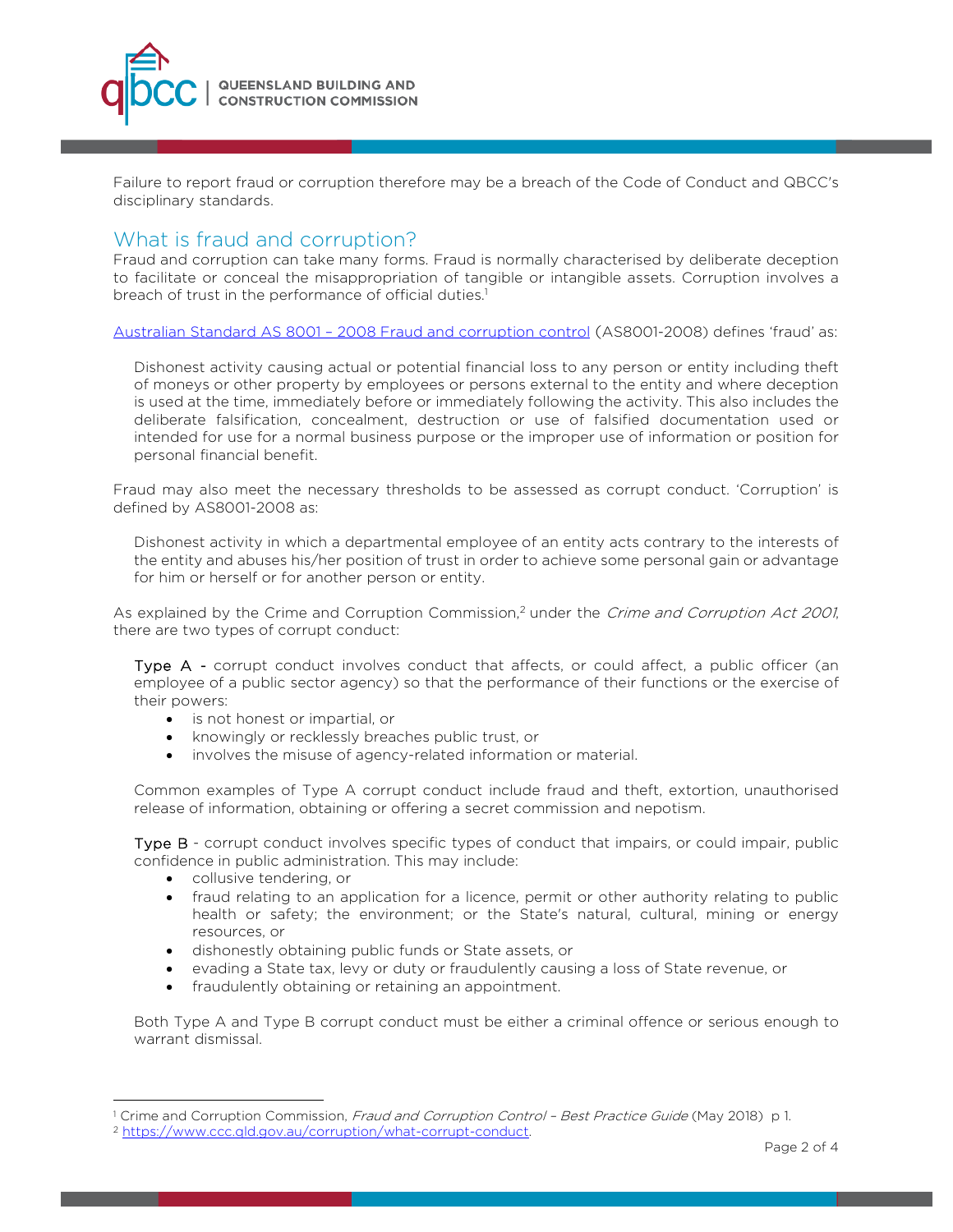

# Reporting fraud or corruption

All QBCC employees and contractors are obliged to report any incidents of suspected fraud or corruption as soon as possible. The iDeclare function on the intranet can be used for this purpose.

QBCC recognises that employees and contractors who are prepared to speak up about public sector misconduct, fraud and corruption are the most important sources of information to identify and address problems in public sector administration. QBCC is therefore committing to protecting and supporting persons who report wrongdoing including suspected fraud and corruption. In dealing with such reports, QBCC will respect the right to privacy and reputation of the reporter.

Further details about how to report wrongdoing, and how QBCC deals with reports of wrongdoing, including the supports and protections available, are set out in the QBCC Public Interest Disclosure Policy and Procedure, and Public Interest Disclosure Management Plan.

## Risk Assessment

The application of risk management principles and techniques in the assessment of the risk of fraud and corruption is carried out in accordance with the QBCC Enterprse Risk Management Framework.

The QBC Board has identified fraud and corruption as a key corporate risk for QBCC.

QBCC also maintains a comprehensive Fraud and Corruption Risk Register within the CAMMs Enterprise Performance Management software Risk module.

## Responsibilities

The QBCC Risk Appetite is reviewed annually and is set by the QBC Board in consultation with the Senior Leadership Team. The QBC Board has a low appetite for both fraudulant and corrupt incidents, behaviour, and conduct.

The QBC Board Risk Committee provides independent comment, advice and counsel to the Board on the suitability of QBCC's accountability and control framework including the QBCC Enterprise Risk management framework.

The Commissioner and Senior Leadership Team are responsible for the implementation of this Policy through the Fraud and Corruption Control Plan and effective internal control structures.

The Senior Leadership Team's Risk and Governance Committee monitors and reviews governance arrangements and compliance with legislative requirements and obligations through enterprise performance management.

The Chief Financial Officer role ensures robust financial controls are embedded and is focused on delivering a strong net asset position and the long-term financial sustainability of the QBCC in accordance with the Financial Accountability Act 2009 and the Financial and Performance Management Standard 2019.

The Chief Information Officer is responsible for Information security and security and access controls to QBCC's information technology systems.

QBCC's Internal Auditor is an independent advisory function which reports directly to the Finance and Audit Committee and, on operational matters, to the Commissioner.

The Executive Director, Integrity and Review provides independent assessment of misconduct and corruption matters referred including suspected fraud by employees.